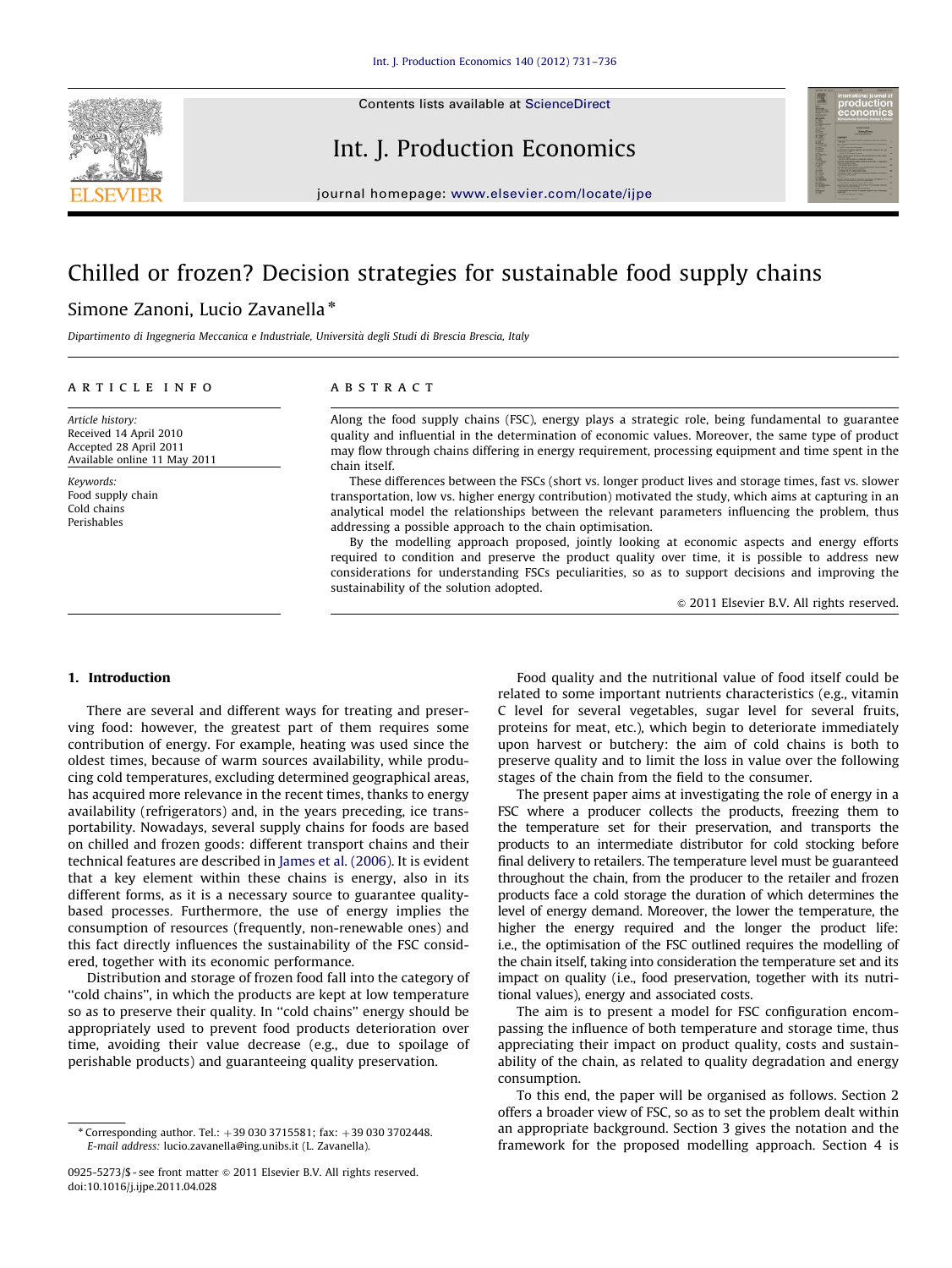devoted to the comments to the model and to some insights offered by the model itself. Finally some concluding remarks jointly and foreseeable developments are given in Section 5.

#### 2. Literature background

FSCs present peculiar features with respect to other goods chains and, also from this point of view, FSCs reveal challenging aspects for inventory and production researchers [\(Zavanella and](#page--1-0) [Zanoni, 2009](#page--1-0)). For example, FSCs are affected by peculiarities close to typical production issues, but worthy of investigation (e.g., [Akkerman and van Donk, 2007\)](#page--1-0):

- frequently, setup times are sequence dependent (think about cleaning, equipment regulation and selection of packages) both in time and costs;
- the time of storing should be limited, not only because of limited shelf life, but also because of the need for dedicated equipment and space, which could be additionally limited when product mixing is to be avoided; and
- processing should be fast, by means of traced and high-quality systems.

However, food processing and distribution may refer to significantly different types of chains: this fact may be easily perceived when comparing the supply chain of fresh foods (characterised by short product lives, fast transportation and low energy contribution, mainly concentrated in the transport phases rather than in stocking) and the frozen foods one (long product lives, slower transportation, high energy contribution, especially at the stocking phases). The short description given spotlights the different role played by energy in these two chains, both in the form of energy (e.g., fuel and electricity) and time intervals of energy usage (e.g., food stocking time before final consumption). Of course, mixed situations may also be found in practise, such as freezing–defrosting–cooking–freezing or fresh delivery-freezing.

Moreover, in the recent years, the need for an accurate chain control and its monitoring has emerged as one of the most critical issues ([Montanari, 2008](#page--1-0)). The need for guaranteeing food safety and quality is directly linked to physical, biological and chemical parameters, which frequently interact with each other, as in the case of temperature and moisture. From this point of view, regulations are also playing a remarkable role in boosting the application of new technologies and tailored managerial approaches to FSCs ([Bogataj et al., 2005\)](#page--1-0).

Within the scenario described, classic inventory models could be implemented with appropriate adjustments (e.g., perishable and variable holding costs) as well as new managerial practices could be investigated and successfully applied. To this end, efforts have been produced by researchers, addressing the critical aspects and the relevant parameters of the problem. For example, [Zhang et al. \(2003\)](#page--1-0) present an algorithm to optimise the structure of cold chains minimising storage and transportation costs (considering product quality concerns). [Zanoni and Zavanella](#page--1-0) [\(2007\)](#page--1-0) consider the shipping of a set of different perishable products from a vendor to a buyer with the objective of minimising the sum of the inventory and transportation costs. [Kuo](#page--1-0) [and Chen \(2010\)](#page--1-0) propose specific chain architecture for perishable goods, based on multi-temperature distribution centres, while [Cai et al. \(2010\)](#page--1-0) discuss the issues of coordination between the producer and the distributor in fresh food chains. [van der Vorst et al. \(2009\)](#page--1-0) present a simulation tool for the design of food chains, jointly taking into account food quality change and environmental load of the different scenarios evaluated, considering different inherent uncertainties, too. An updated review of planning models in the agri-food supply chain is offered in [Ahumada and Villalobos \(2009\),](#page--1-0) thus confirming the great attention gained by the argument and the different approaches to it. Recently, [Akkerman et al. \(2010\)](#page--1-0) presented a comprehensive review of the quantitative operations management research on food distribution management: they discussed the state-of-theart and identified challenges for further research.

Finally, despite of their importance, distribution centres for fruit and vegetables have received limited attention in the performance management literature ([Manikas and Terry, 2010\)](#page--1-0).

The present contribution aims at studying the optimal replenishment quantities along the chain, so as to meet efficiently the market demand at the retailers, but taking into consideration the energy effort at the production site (due to the proper processing of the products), the additional energy effort along the distribution channel (as required to preserve the quality of the product themselves) and the impact determined by the cost of product deterioration.

#### 3. Problem definition and notation

The system studied consists of a distributor that procures and stocks chilled or frozen products from a producer (who properly treated the products, e.g., freezing them) and transports them to different retailers, thus reaching a final target market for sale (Fig. 1).

The model proposed will try to capture the link between the quality degradation rate of the food and the energy effort required for its preservation. From this point of view, the most relevant parameter linking quality and energy is the temperature set to preserve food: the lower the temperature, the higher the energy required along the chain and the longer the food quality preservation.

#### 3.1. Quality change

Even when the optimal temperature of the products is maintained throughout the cold chain, the quality of the products decreases over time ([Zhang et al., 2003\)](#page--1-0). In general, quality degradation of food products depends on the storage time  $t$ , the storage temperature T, and additional parameters depending on the storage atmosphere. More generally, quality degradation may be described by the following equation (for more details see [Labuza, 1982](#page--1-0)):

$$
\frac{dq}{dt} = kq^n,\tag{1}
$$

where  $q$  is the quality of a product,  $k$  the rate of degradation (depending on environmental conditions) and  $n$  is a power factor defined as the order of the reaction, determining how the reaction rate is dependent on the amount of quality  $q$  remaining. Temperature plays a primary role in product quality degradation: the



 $\overline{d}$ 

Fig. 1. The considered chilled-frozen food supply chain.